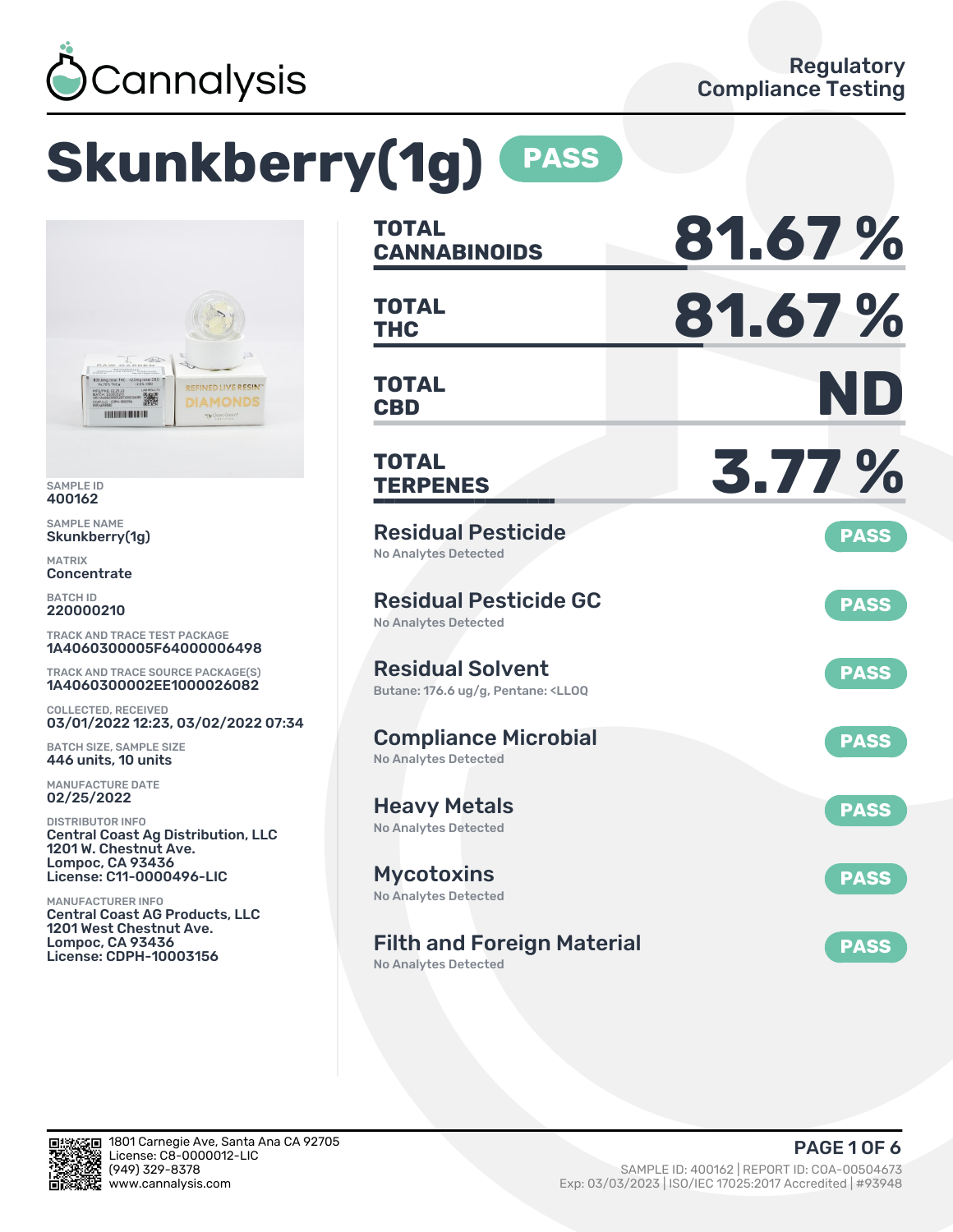

## CANNABINOID ANALYSIS

- Total THC,CBD value(s) have been decarboxylated.
- $\mathbf{\Theta}$ Total Cannabinoid value(s) have been decarboxylated.

| TOTAL THC:          | 816.7 mg/g (81.67 %), 816.7 mg per package |
|---------------------|--------------------------------------------|
| TOTAL CBD:          | ND.                                        |
| TOTAL CANNABINOIDS: | 816.7 mg/g (81.67 %)                       |

UNIT OF MEASUREMENT: Milligrams per Gram(mg/g)

| <b>ANALYTE</b>         | <b>RESULT</b>        | <b>LOD</b> | LLOO   | <b>ANALYTE</b>   | <b>RESULT</b> | <b>LOD</b> | <b>LLOQ</b> |
|------------------------|----------------------|------------|--------|------------------|---------------|------------|-------------|
| <b>THCa</b>            | 931.2 mg/g (93.12 %) | 5.000      | 10.000 | CBDa             | <b>ND</b>     | 5.000      | 10.000      |
| D9THC                  | <b>ND</b>            | 5.000      | 10.000 | CBD              | <b>ND</b>     | 5.000      | 10.000      |
| D8THC                  | <b>ND</b>            | 5.000      | 10.000 | CBD <sub>v</sub> | <b>ND</b>     | 5.000      | 10.000      |
| <b>CBN</b>             | <b>ND</b>            | 5.000      | 10.000 | CBCa             | <b>ND</b>     | 5.000      | 10.000      |
| THCva                  | <b>ND</b>            | 5.000      | 10.000 | CBC.             | <b>ND</b>     | 5.000      | 10.000      |
| <b>THC<sub>v</sub></b> | <b>ND</b>            | 5.000      | 10.000 | CBGa             | <b>ND</b>     | 5.000      | 10.000      |
| ExoTHC                 | <b>ND</b>            | 5.000      | 10.000 | <b>CBG</b>       | <b>ND</b>     | 5.000      | 10.000      |
| <b>CBL</b>             | <b>ND</b>            | 5.000      | 10.000 |                  |               |            |             |

#### ADDITIONAL INFORMATION

| Method:              | SOP-TECH-001 | Sample Prepped: 03/02/2022 12:58  | Sample Approved: 03/03/2022 11:35  |  |
|----------------------|--------------|-----------------------------------|------------------------------------|--|
| Instrument: UPLC-DAD |              | Sample Analyzed: 03/02/2022 17:17 | Prep-Analytical Batch: 35762-29560 |  |

## TERPENE ANALYSIS

| <b>TOTAL TERPENES:</b> |  |
|------------------------|--|
|------------------------|--|

37.71 mg/g (3.771 %)

| UNIT OF MEASUREMENT: | Milligra |
|----------------------|----------|
|                      |          |

**IMS** per Gram(mg/g)

| <b>ANALYTE</b>  | <b>RESULT</b>             | <b>LOD</b> | <b>LLOQ</b> |  | <b>ANALYTE</b>          | <b>RESULT</b>                                      | <b>LOD</b> | <b>LLOQ</b> |
|-----------------|---------------------------|------------|-------------|--|-------------------------|----------------------------------------------------|------------|-------------|
| 3-Carene        | ND                        | 1.000      | 2.500       |  | Alpha bisabolol         | <ll0q< td=""><td>0.1000</td><td>0.500</td></ll0q<> | 0.1000     | 0.500       |
| Alpha cedrene   | ND                        | 1.000      | 2.500       |  | Alpha humulene          | 2.243 mg/g $(0.2243\%)$                            | 0.5000     | 1.000       |
| Alpha pinene    | 1.456 mg/g $(0.1456\%)$   | 0.1000     | 1.000       |  | Alpha terpinene         | <b>ND</b>                                          | 0.5000     | 1.000       |
| Alpha terpineol | $0.8080$ mg/g $(0.0808%)$ | 0.3260     | 0.6520      |  | Beta caryophyllene      | 8.192 mg/g (0.8192 %)                              | 0.5000     | 1.000       |
| Beta myrcene    | 8.979 mg/g (0.8979 %)     | 0.5000     | 1.000       |  | Beta pinene             | <ll0q< td=""><td>0.6070</td><td>1.214</td></ll0q<> | 0.6070     | 1.214       |
| Borneol         | <b>ND</b>                 | 1.000      | 2.500       |  | Camphene                | <b>ND</b>                                          | 0.5000     | 1.000       |
| Camphor         | <b>ND</b>                 | 0.1000     | 0.5000      |  | Caryophyllene oxide ND  |                                                    | 0.5000     | 2.500       |
| Cedrol          | <b>ND</b>                 | 0.5000     | 1.000       |  | Cis geraniol            | <b>ND</b>                                          | 1.000      | 2.500       |
| Cis nerolidol   | <b>ND</b>                 | 2.500      | 5.000       |  | Eucalyptol              | <b>ND</b>                                          | 0.1000     | 0.500       |
| Fenchol         | 1.230 mg/g $(0.1230\%)$   | 0.5000     | 1.000       |  | Fenchone                | <lloq< td=""><td>0.1000</td><td>0.500</td></lloq<> | 0.1000     | 0.500       |
| Gamma terpinene | <b>ND</b>                 | 0.1000     | 0.5000      |  | Gamma terpineol         | <b>ND</b>                                          | 0.2090     | 0.523       |
| Geranyl acetate | <b>ND</b>                 | 0.1000     | 0.5000      |  | Isoborneol              | <b>ND</b>                                          | 0.5000     | 1.000       |
| Isopulegol      | <b>ND</b>                 | 2.500      | 5.000       |  | Limonene                | 9.335 mg/g $(0.9335\%)$                            | 0.5000     | 2.500       |
| Linalool        | 1.822 mg/g (0.1822 %)     | 0.5000     | 1.000       |  | Menthol                 | <b>ND</b>                                          | 1.000      | 2.500       |
| Ocimene 1       | ND                        | 0.1550     | 0.3100      |  | Ocimene 2               | 2.257 mg/g $(0.2257%)$                             | 0.3450     | 1.725       |
| P-cymene        | ND                        | 0.5230     | 1.045       |  | P-mentha-1,5-diene ND   |                                                    | 0.5000     | 1.000       |
| Pulegone        | <b>ND</b>                 | 0.1000     | 0.5000      |  | Sabinene                | <b>ND</b>                                          | 0.5000     | 1.000       |
| Terpinolene     | 1.392 mg/g (0.1392 %)     | 0.1000     | 0.5000      |  | Trans beta farnesene ND |                                                    | 2.500      | 5.000       |
| Trans geraniol  | ND                        | 0.5000     | 2.500       |  | Trans nerolidol         | <b>ND</b>                                          | 0.5000     | 2.500       |
| Valencene       | <b>ND</b>                 | 0.5000     | 1.000       |  |                         |                                                    |            |             |

| ANALIIE         | RESULI                    | LUU    | LLUU   |  | ANALIE                  | RESULI                                              | LUU    | LLUU   |
|-----------------|---------------------------|--------|--------|--|-------------------------|-----------------------------------------------------|--------|--------|
| 3-Carene        | <b>ND</b>                 | 1.000  | 2.500  |  | Alpha bisabolol         | <ll0q< td=""><td>0.1000</td><td>0.5000</td></ll0q<> | 0.1000 | 0.5000 |
| Alpha cedrene   | <b>ND</b>                 | 1.000  | 2.500  |  | Alpha humulene          | 2.243 mg/g $(0.2243\%)$                             | 0.5000 | 1.000  |
| Alpha pinene    | 1.456 mg/g $(0.1456\%)$   | 0.1000 | 1.000  |  | Alpha terpinene         | <b>ND</b>                                           | 0.5000 | 1.000  |
| Alpha terpineol | $0.8080$ mg/g $(0.0808%)$ | 0.3260 | 0.6520 |  | Beta caryophyllene      | 8.192 mg/g (0.8192 %)                               | 0.5000 | 1.000  |
| Beta myrcene    | 8.979 mg/g (0.8979 %)     | 0.5000 | 1.000  |  | Beta pinene             | <ll0q< td=""><td>0.6070</td><td>1.214</td></ll0q<>  | 0.6070 | 1.214  |
| Borneol         | <b>ND</b>                 | 1.000  | 2.500  |  | Camphene                | <b>ND</b>                                           | 0.5000 | 1.000  |
| Camphor         | <b>ND</b>                 | 0.1000 | 0.5000 |  | Caryophyllene oxide     | <b>ND</b>                                           | 0.5000 | 2.500  |
| Cedrol          | <b>ND</b>                 | 0.5000 | 1.000  |  | Cis geraniol            | <b>ND</b>                                           | 1.000  | 2.500  |
| Cis nerolidol   | <b>ND</b>                 | 2.500  | 5.000  |  | Eucalyptol              | <b>ND</b>                                           | 0.1000 | 0.5000 |
| Fenchol         | 1.230 mg/g $(0.1230\%)$   | 0.5000 | 1.000  |  | Fenchone                | <ll0q< td=""><td>0.1000</td><td>0.5000</td></ll0q<> | 0.1000 | 0.5000 |
| Gamma terpinene | ND.                       | 0.1000 | 0.5000 |  | Gamma terpineol         | <b>ND</b>                                           | 0.2090 | 0.5230 |
| Geranyl acetate | ND.                       | 0.1000 | 0.5000 |  | Isoborneol              | <b>ND</b>                                           | 0.5000 | 1.000  |
| Isopulegol      | <b>ND</b>                 | 2.500  | 5.000  |  | Limonene                | 9.335 mg/g $(0.9335\%)$                             | 0.5000 | 2.500  |
| Linalool        | 1.822 mg/g (0.1822 %)     | 0.5000 | 1.000  |  | Menthol                 | <b>ND</b>                                           | 1.000  | 2.500  |
| Ocimene 1       | <b>ND</b>                 | 0.1550 | 0.3100 |  | Ocimene 2               | 2.257 mg/g (0.2257 %)                               | 0.3450 | 1.725  |
| P-cymene        | <b>ND</b>                 | 0.5230 | 1.045  |  | P-mentha-1,5-diene ND   |                                                     | 0.5000 | 1.000  |
| Pulegone        | <b>ND</b>                 | 0.1000 | 0.5000 |  | Sabinene                | <b>ND</b>                                           | 0.5000 | 1.000  |
| Terpinolene     | 1.392 mg/g $(0.1392 \%)$  | 0.1000 | 0.5000 |  | Trans beta farnesene ND |                                                     | 2.500  | 5.000  |
| Trans geraniol  | <b>ND</b>                 | 0.5000 | 2.500  |  | Trans nerolidol         | <b>ND</b>                                           | 0.5000 | 2.500  |
|                 |                           |        |        |  |                         |                                                     |        |        |



1801 Carnegie Ave, Santa Ana CA 92705 License: C8-0000012-LIC<br>(949) 329-8378 (949) 329-8378 SAMPLE ID: 400162 | REPORT ID: COA-00504673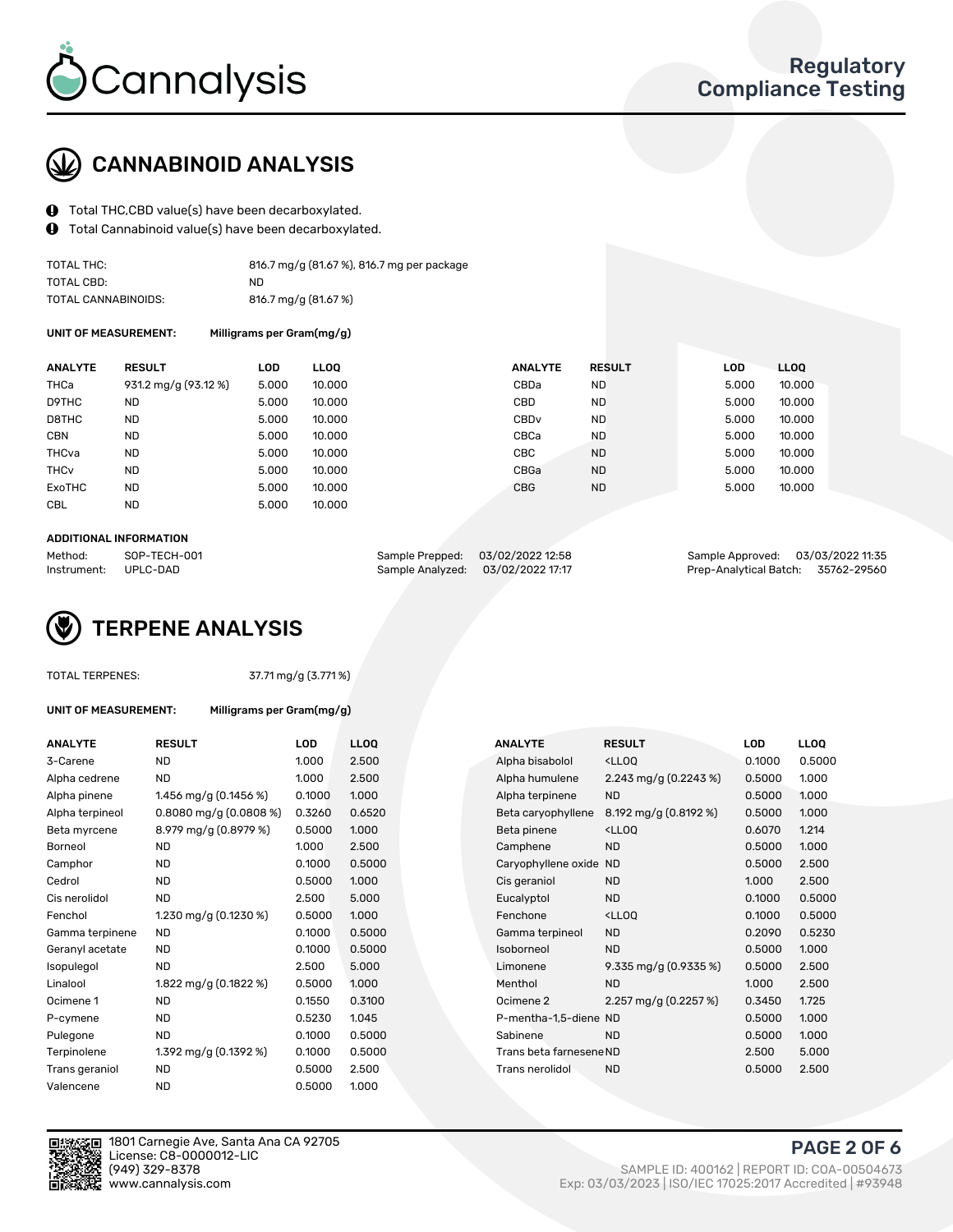

## Regulatory Compliance Testing

#### ADDITIONAL INFORMATION

Sample Analyzed: 03/02/2022 13:39

Method: SOP-TECH-027 Sample Prepped: 03/02/2022 13:37 Sample Approved: 03/03/2022 12:49



RESIDUAL PESTICIDE ANALYSIS PASS

UNIT OF MEASUREMENT: Micrograms per Gram(ug/g)

| <b>ANALYTE</b>    | <b>RESULT</b> | LOD    | LL <sub>OO</sub> | <b>ACTION LEVEL</b> |      | <b>ANALYTE</b>      | <b>RESULT</b> | LOD    | <b>LLOQ</b> | <b>ACTION LEVEL</b> |      |
|-------------------|---------------|--------|------------------|---------------------|------|---------------------|---------------|--------|-------------|---------------------|------|
| Abamectin         | <b>ND</b>     | 0.0200 | 0.0400           | 0.1000              | Pass | Acephate            | <b>ND</b>     | 0.0200 | 0.0400      | 0.1000              | Pass |
| Acequinocyl       | <b>ND</b>     | 0.0200 | 0.0400           | 0.1000              | Pass | Acetamiprid         | <b>ND</b>     | 0.0200 | 0.0400      | 0.1000              | Pass |
| Aldicarb          | <b>ND</b>     | 0.0200 | 0.0400           | 0.0                 | Pass | Azoxystrobin        | <b>ND</b>     | 0.0200 | 0.0400      | 0.1000              | Pass |
| Bifenazate        | <b>ND</b>     | 0.0200 | 0.0400           | 0.1000              | Pass | <b>Bifenthrin</b>   | <b>ND</b>     | 0.0200 | 0.0400      | 3.000               | Pass |
| Boscalid          | <b>ND</b>     | 0.0200 | 0.0400           | 0.1000              | Pass | Carbarvl            | <b>ND</b>     | 0.0200 | 0.0400      | 0.5000              | Pass |
| Carbofuran        | <b>ND</b>     | 0.0200 | 0.0400           | 0.0                 | Pass | Chlorantraniliprole | <b>ND</b>     | 0.0200 | 0.0400      | 10.00               | Pass |
| Clofentezine      | <b>ND</b>     | 0.0200 | 0.0400           | 0.1000              | Pass | Coumaphos           | <b>ND</b>     | 0.0200 | 0.0400      | 0.0                 | Pass |
| Cyfluthrin        | <b>ND</b>     | 0.4000 | 1.000            | 2.000               | Pass | Cypermethrin        | <b>ND</b>     | 0.4000 | 1.000       | 1.000               | Pass |
| Daminozide        | <b>ND</b>     | 0.0200 | 0.0400           | 0.0                 | Pass | Diazinon            | <b>ND</b>     | 0.0200 | 0.0400      | 0.1000              | Pass |
| <b>Dichlorvos</b> | <b>ND</b>     | 0.0200 | 0.0400           | 0.0                 | Pass | Dimethoate          | <b>ND</b>     | 0.0200 | 0.0400      | 0.0                 | Pass |
| Dimethomorph      | <b>ND</b>     | 0.0200 | 0.0400           | 2.000               | Pass | <b>Ethoprophos</b>  | <b>ND</b>     | 0.0200 | 0.0400      | 0.0                 | Pass |
| Etofenprox        | <b>ND</b>     | 0.0200 | 0.0400           | 0.0                 | Pass | Etoxazole           | <b>ND</b>     | 0.0200 | 0.0400      | 0.1000              | Pass |
| Fenhexamid        | <b>ND</b>     | 0.0200 | 0.0400           | 0.1000              | Pass | Fenoxycarb          | <b>ND</b>     | 0.0200 | 0.0400      | 0.0                 | Pass |
| Fenpyroximate     | <b>ND</b>     | 0.0200 | 0.0400           | 0.1000              | Pass | Fipronil            | <b>ND</b>     | 0.0400 | 0.1000      | 0.0                 | Pass |
| Flonicamid        | <b>ND</b>     | 0.0200 | 0.0400           | 0.1000              | Pass | Fludioxonil         | <b>ND</b>     | 0.0200 | 0.0400      | 0.1000              | Pass |
| Hexythiazox       | <b>ND</b>     | 0.0200 | 0.0400           | 0.1000              | Pass | Imazalil            | <b>ND</b>     | 0.0200 | 0.0400      | 0.0                 | Pass |
| Imidacloprid      | <b>ND</b>     | 0.0200 | 0.0400           | 5.000               | Pass | Kresoxim methyl     | <b>ND</b>     | 0.0200 | 0.0400      | 0.1000              | Pass |
| Malathion         | <b>ND</b>     | 0.0200 | 0.0400           | 0.5000              | Pass | Metalaxyl           | <b>ND</b>     | 0.0200 | 0.0400      | 2.000               | Pass |
| Methiocarb        | <b>ND</b>     | 0.0200 | 0.0400           | 0.0                 | Pass | Methomyl            | <b>ND</b>     | 0.0200 | 0.0400      | 1.000               | Pass |
| Mevinphos         | <b>ND</b>     | 0.0200 | 0.0400           | 0.0                 | Pass | Myclobutanil        | <b>ND</b>     | 0.0200 | 0.0400      | 0.1000              | Pass |
| Naled             | <b>ND</b>     | 0.0200 | 0.0400           | 0.1000              | Pass | Oxamyl              | <b>ND</b>     | 0.0200 | 0.0400      | 0.5000              | Pass |
| Paclobutrazol     | <b>ND</b>     | 0.0200 | 0.0400           | 0.0                 | Pass | Permethrins         | <b>ND</b>     | 0.0400 | 0.1000      | 0.5000              | Pass |
| Phosmet           | <b>ND</b>     | 0.0200 | 0.0400           | 0.1000              | Pass | Piperonyl butoxide  | <b>ND</b>     | 0.0200 | 0.0400      | 3.000               | Pass |
| Prallethrin       | <b>ND</b>     | 0.0200 | 0.0400           | 0.1000              | Pass | Propiconazole       | <b>ND</b>     | 0.0200 | 0.0400      | 0.1000              | Pass |
| Propoxur          | <b>ND</b>     | 0.0200 | 0.0400           | 0.0                 | Pass | Pyrethrins          | <b>ND</b>     | 0.0200 | 0.0400      | 0.5000              | Pass |
| Pyridaben         | <b>ND</b>     | 0.0200 | 0.0400           | 0.1000              | Pass | Spinetoram          | <b>ND</b>     | 0.0200 | 0.0400      | 0.1000              | Pass |
| Spinosad          | <b>ND</b>     | 0.0300 | 0.0700           | 0.1000              | Pass | Spiromesifen        | <b>ND</b>     | 0.0200 | 0.0400      | 0.1000              | Pass |
| Spirotetramat     | <b>ND</b>     | 0.0200 | 0.0400           | 0.1000              | Pass | Spiroxamine         | <b>ND</b>     | 0.0200 | 0.0400      | 0.0                 | Pass |
| Tebuconazole      | <b>ND</b>     | 0.0200 | 0.0400           | 0.1000              | Pass | Thiacloprid         | <b>ND</b>     | 0.0200 | 0.0400      | 0.0                 | Pass |
| Thiamethoxam      | <b>ND</b>     | 0.0200 | 0.0400           | 5.000               | Pass | Trifloxystrobin     | <b>ND</b>     | 0.0200 | 0.0400      | 0.1000              | Pass |

#### ADDITIONAL INFORMATION

Method: SOP-TECH-002 Sample Prepped: 03/02/2022 12:49 Sample Approved: 03/03/2022 13:37<br>Sample Analyzed: 03/02/2022 12:59 Prep-Analytical Batch: 35758-29547 Prep-Analytical Batch: 35758-29547

PAGE 3 OF 6

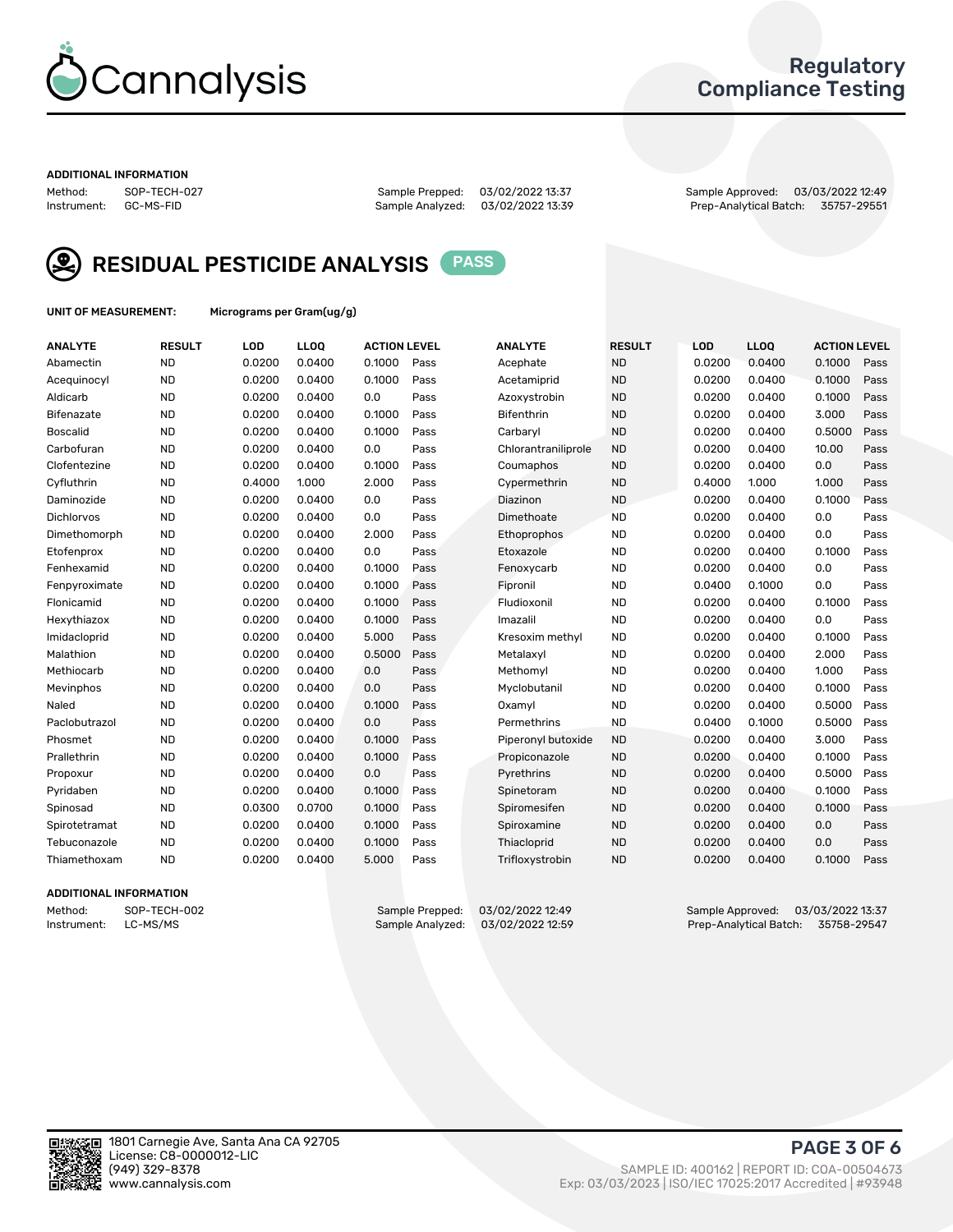

## RESIDUAL PESTICIDE GC ANALYSIS PASS

| UNIT OF MEASUREMENT:   |                          |        | Micrograms per Gram(ug/g) |                     |                                     |                                      |               |        |                                            |  |                                 |      |  |  |
|------------------------|--------------------------|--------|---------------------------|---------------------|-------------------------------------|--------------------------------------|---------------|--------|--------------------------------------------|--|---------------------------------|------|--|--|
| <b>ANALYTE</b>         | <b>RESULT</b>            | LOD    | <b>LLOO</b>               | <b>ACTION LEVEL</b> |                                     | <b>ANALYTE</b>                       | <b>RESULT</b> | LOD    | <b>LLOO</b>                                |  | <b>ACTION LEVEL</b>             |      |  |  |
| Captan                 | <b>ND</b>                | 0.1000 | 0.2000                    | 0.7000              | Pass                                | Chlordane                            | <b>ND</b>     | 0.0109 | 0.0136                                     |  | 0.0                             | Pass |  |  |
| Methyl parathion       | <b>ND</b>                | 0.0400 | 0.1000                    | 0.0                 | Pass                                | <b>PCNB</b>                          | <b>ND</b>     | 0.0200 | 0.0400                                     |  | 0.1000                          | Pass |  |  |
| Chlorfenapyr           | <b>ND</b>                | 0.0800 | 0.1000                    | 0.0                 | Pass                                | Chlorpyrifos                         | <b>ND</b>     | 0.0800 | 0.1000                                     |  | 0.0                             | Pass |  |  |
| ADDITIONAL INFORMATION |                          |        |                           |                     |                                     |                                      |               |        |                                            |  |                                 |      |  |  |
| Method:<br>Instrument: | SOP-TECH-010<br>GC-MS/MS |        |                           |                     | Sample Prepped:<br>Sample Analyzed: | 03/02/2022 12:49<br>03/02/2022 13:00 |               |        | Sample Approved:<br>Prep-Analytical Batch: |  | 03/03/2022 11:13<br>35759-29548 |      |  |  |

# RESIDUAL SOLVENT ANALYSIS **PASS**

UNIT OF MEASUREMENT: Micrograms per Gram(ug/g)

| <b>ANALYTE</b>       | <b>RESULT</b>                                                                                                                                                       | <b>LOD</b> | <b>LLOO</b> | <b>ACTION LEVEL</b> |      | <b>ANALYTE</b>           | <b>RESULT</b> | LOD    | <b>LLOO</b> | <b>ACTION LEVEL</b> |      |
|----------------------|---------------------------------------------------------------------------------------------------------------------------------------------------------------------|------------|-------------|---------------------|------|--------------------------|---------------|--------|-------------|---------------------|------|
| Acetone              | <b>ND</b>                                                                                                                                                           | 50.00      | 100.0       | 5000                | Pass | Acetonitrile             | <b>ND</b>     | 50.00  | 100.0       | 410.0               | Pass |
| Benzene              | <b>ND</b>                                                                                                                                                           | 0.5000     | 1.000       | 1.000               | Pass | <b>Butane</b>            | 176.6 $uq/q$  | 50.00  | 100.0       | 5000                | Pass |
| Chloroform           | <b>ND</b>                                                                                                                                                           | 0.5000     | 1.000       | 1.000               | Pass | Ethanol                  | <b>ND</b>     | 50.00  | 100.0       | 5000                | Pass |
| <b>Ethyl Acetate</b> | <b>ND</b>                                                                                                                                                           | 50.00      | 100.0       | 5000                | Pass | <b>Ethyl Ether</b>       | <b>ND</b>     | 50.00  | 100.0       | 5000                | Pass |
| Ethylene oxide       | <b>ND</b>                                                                                                                                                           | 0.5000     | 1.000       | 1.000               | Pass | Heptane                  | <b>ND</b>     | 50.00  | 100.0       | 5000                | Pass |
| Hexane               | <b>ND</b>                                                                                                                                                           | 50.00      | 100.0       | 290.0               | Pass | <b>Isopropyl Alcohol</b> | <b>ND</b>     | 50.00  | 100.0       | 5000                | Pass |
| Methanol             | <b>ND</b>                                                                                                                                                           | 50.00      | 100.0       | 3000                | Pass | Methylene chloride       | <b>ND</b>     | 0.5000 | 1.000       | 1.000               | Pass |
| Pentane              | <lloo< td=""><td>50.00</td><td>100.0</td><td>5000</td><td>Pass</td><td>Propane</td><td><b>ND</b></td><td>50.00</td><td>200.0</td><td>5000</td><td>Pass</td></lloo<> | 50.00      | 100.0       | 5000                | Pass | Propane                  | <b>ND</b>     | 50.00  | 200.0       | 5000                | Pass |
| Toluene              | <b>ND</b>                                                                                                                                                           | 50.00      | 100.0       | 890.0               | Pass | Xvlenes                  | <b>ND</b>     | 50.08  | 100.0       | 2170                | Pass |
| Trichloroethylene    | <b>ND</b>                                                                                                                                                           | 0.5000     | 1.000       | 1.000               | Pass | 1.2-Dichloroethane       | <b>ND</b>     | 0.5000 | 1.000       | 1.000               | Pass |

#### ADDITIONAL INFORMATION

Method: SOP-TECH-021 Sample Prepped: 03/02/2022 13:38 Sample Approved: 03/03/2022 13:38<br>Sample Analyzed: 03/02/2022 13:38 Prep-Analytical Batch: 35756-29550 Prep-Analytical Batch: 35756-29550



UNIT OF MEASUREMENT: Cycle Threshold (Ct)

| <b>ANALYTE</b>                        | <b>RESULT</b>          | LOD   | <b>LLOO</b>      |                  | <b>ACTION LEVEL</b> | <b>ANALYTE</b> | <b>RESULT</b>                        | <b>LOD</b> | <b>LLOO</b> |     | <b>ACTION LEVEL</b> |
|---------------------------------------|------------------------|-------|------------------|------------------|---------------------|----------------|--------------------------------------|------------|-------------|-----|---------------------|
| A.fumigatus                           | <b>ND</b>              | 33.00 | 0.0              | 0.0              | Pass                | A. flavus      | <b>ND</b>                            | 33.00      | 0.0         | 0.0 | Pass                |
| A. niger                              | <b>ND</b>              | 33.00 | 0.0              | 0.0              | Pass                | A. terreus     | <b>ND</b>                            | 33.00      | 0.0         | 0.0 | Pass                |
| <b>STEC</b>                           | <b>ND</b>              | 33.00 | 0.0              | 0.0              | Pass                | Salmonella spp | <b>ND</b>                            | 33.00      | 0.0         | 0.0 | Pass                |
|                                       | ADDITIONAL INFORMATION |       |                  |                  |                     |                |                                      |            |             |     |                     |
| SOP-TECH-016, SOP-TECH-022<br>Method: |                        |       |                  | Sample Prepped:  | 03/03/2022 07:17    |                | 03/03/2022 14:07<br>Sample Approved: |            |             |     |                     |
| aPCR<br>Instrument:                   |                        |       | Sample Analyzed: | 03/03/2022 07:19 |                     |                | Prep-Analytical Batch:               |            | 35768-29562 |     |                     |

ŢП

PAGE 4 OF 6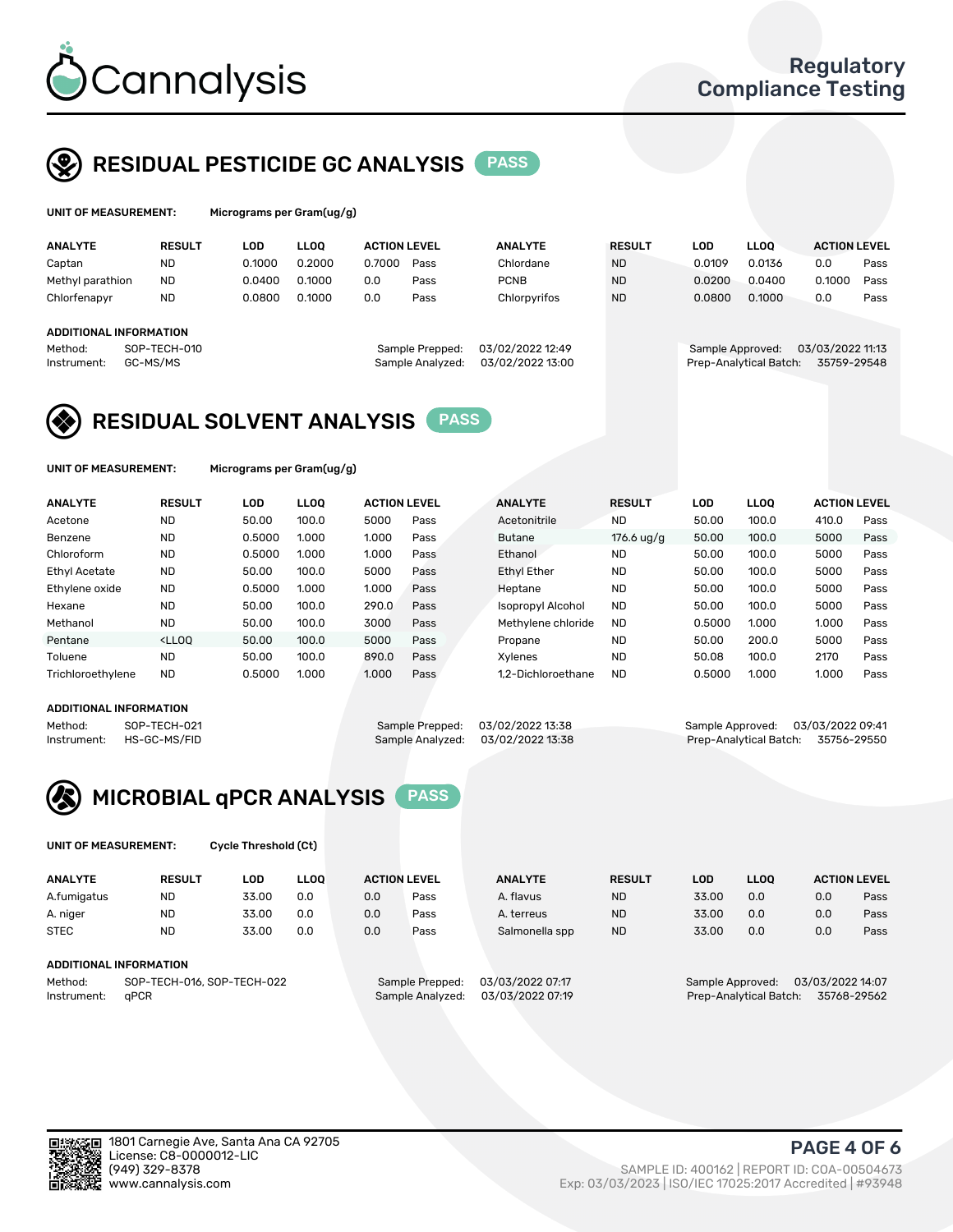



| UNIT OF MEASUREMENT:                                                       |               | Micrograms per Gram(ug/g) |             |                     |                                     |                                      |               |                  |                        |                                 |  |
|----------------------------------------------------------------------------|---------------|---------------------------|-------------|---------------------|-------------------------------------|--------------------------------------|---------------|------------------|------------------------|---------------------------------|--|
| <b>ANALYTE</b>                                                             | <b>RESULT</b> | <b>LOD</b>                | <b>LLOO</b> | <b>ACTION LEVEL</b> |                                     | <b>ANALYTE</b>                       | <b>RESULT</b> | <b>LOD</b>       | <b>LLOO</b>            | <b>ACTION LEVEL</b>             |  |
| Arsenic                                                                    | <b>ND</b>     | 0.0120                    | 0.1000      | 0.2000              | Pass                                | Cadmium                              | ND.           | 0.0072           | 0.0500                 | 0.2000<br>Pass                  |  |
| Lead                                                                       | <b>ND</b>     | 0.0068                    | 0.0500      | 0.5000              | Pass                                | Mercury                              | <b>ND</b>     | 0.0060           | 0.0500                 | 0.1000<br>Pass                  |  |
| ADDITIONAL INFORMATION<br>SOP-TECH-013<br>Method:<br>ICP-MS<br>Instrument: |               |                           |             |                     | Sample Prepped:<br>Sample Analyzed: | 03/03/2022 10:56<br>03/03/2022 11:49 |               | Sample Approved: | Prep-Analytical Batch: | 03/03/2022 15:26<br>35781-29572 |  |
| (纂)<br><b>MYCOTOXINS ANALYSIS</b><br><b>PASS</b>                           |               |                           |             |                     |                                     |                                      |               |                  |                        |                                 |  |
| UNIT OF MEASUREMENT:<br>Micrograms per Kilogram(ug/kg)                     |               |                           |             |                     |                                     |                                      |               |                  |                        |                                 |  |

| <b>ANALYTE</b>          | <b>RESULT</b> | LOD             | <b>LLOO</b>      | <b>ACTION LEVEL</b> | <b>ANALYTE</b>   | <b>RESULT</b> | LOD              | <b>LLOO</b> | <b>ACTION LEVEL</b> |      |
|-------------------------|---------------|-----------------|------------------|---------------------|------------------|---------------|------------------|-------------|---------------------|------|
| Aflatoxin B1            | ND            | 1.000           | 2.000            | N/A                 | Aflatoxin B2     | <b>ND</b>     | 2.000            | 5.000       |                     | N/A  |
| Aflatoxin G1            | <b>ND</b>     | 2.000           | 5.000            | N/A                 | Aflatoxin G2     | <b>ND</b>     | 2.000            | 5.000       |                     | N/A  |
| <b>Total Aflatoxins</b> | <b>ND</b>     | 10.00           | 14.00            | 20.00<br>Pass       | Ochratoxin A     | <b>ND</b>     | 1.000            | 2.000       | 20.00               | Pass |
| ADDITIONAL INFORMATION  |               |                 |                  |                     |                  |               |                  |             |                     |      |
| Method:<br>SOP-TECH-020 |               | Sample Prepped: | 03/02/2022 13:21 |                     | Sample Approved: |               | 03/03/2022 12:19 |             |                     |      |

Instrument: LC-MS/MS Sample Analyzed: 03/02/2022 13:54 Prep-Analytical Batch: 35755-29552

#### FILTH & FOREIGN MATERIAL ANALYSIS PASS Q

UNIT OF MEASUREMENT: Filth and Foreign Matter (%, #/3g)

| <b>ANALYTE</b>                   | <b>RESULT</b> | LOD | <b>LLOO</b>                         | <b>ACTION LEVEL</b> |                  | <b>ANALYTE</b>   | <b>RESULT</b>                         | LOD | <b>LLOO</b> | <b>ACTION LEVEL</b> |      |
|----------------------------------|---------------|-----|-------------------------------------|---------------------|------------------|------------------|---------------------------------------|-----|-------------|---------------------|------|
| IF RH ME                         | ND            | 0.0 | 0.0                                 | 1.000               | Pass             | <b>IFM</b>       | <b>ND</b>                             | 0.0 | 0.0         | 25.00               | Pass |
| Mold                             | <b>ND</b>     | 0.0 | 0.0                                 | 25.00               | Pass             | <b>SSCD</b>      | <b>ND</b>                             | 0.0 | 0.0         | 25.00               | Pass |
|                                  |               |     |                                     |                     |                  |                  |                                       |     |             |                     |      |
| ADDITIONAL INFORMATION           |               |     |                                     |                     |                  |                  |                                       |     |             |                     |      |
| SOP-TECH-009<br>Method:          |               |     | 03/03/2022 11:19<br>Sample Prepped: |                     |                  |                  | 03/03/2022 11:21<br>Sample Approved:  |     |             |                     |      |
| Instrument:<br>Visual Inspection |               |     |                                     |                     | Sample Analyzed: | 03/03/2022 11:20 | Prep-Analytical Batch:<br>35788-29567 |     |             |                     |      |